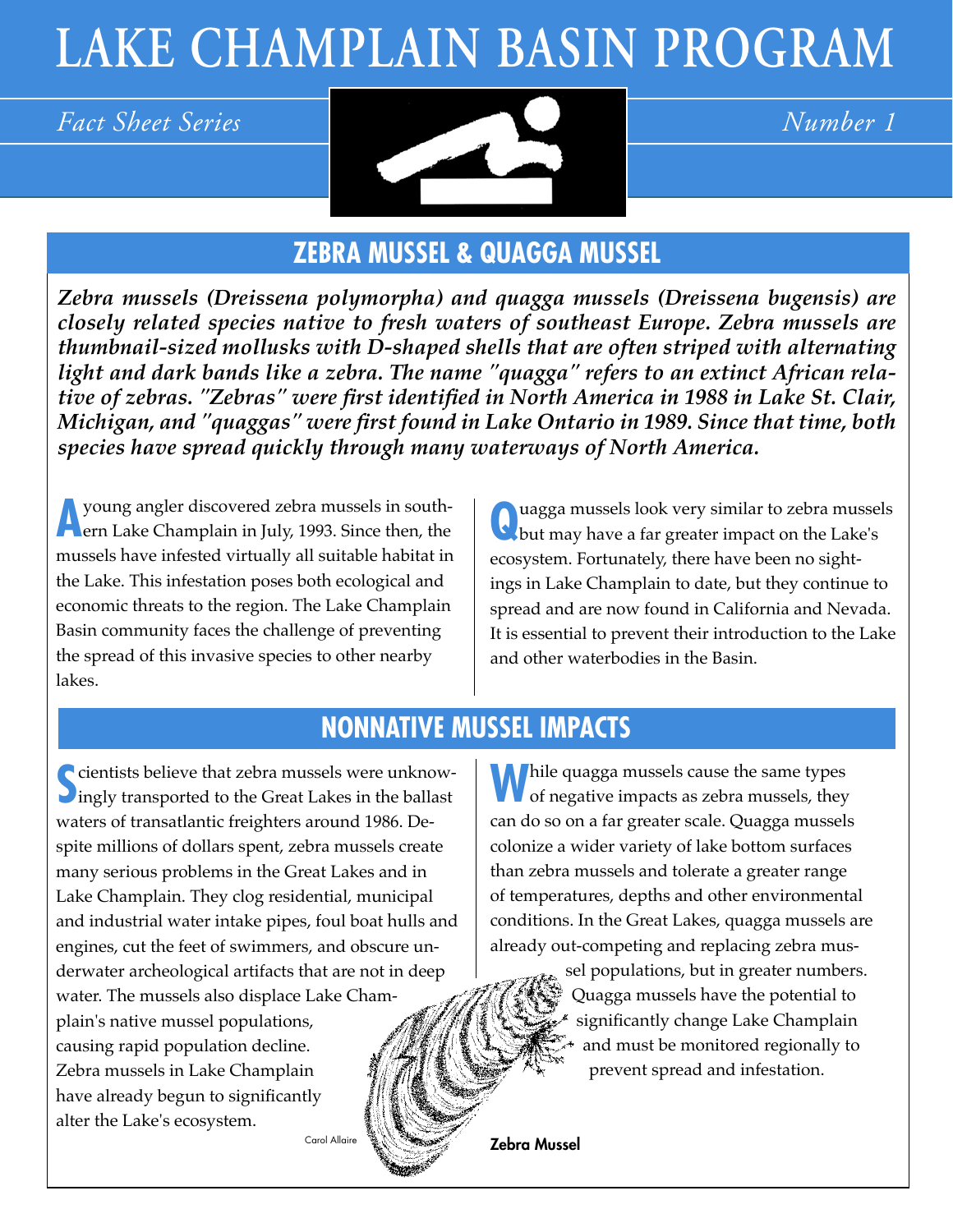#### **ECONOMIC IMPACTS**

## **W***hen nonnative mussels attach to submerged surfaces and rapidly form dense colonies they:*

- Clog water intake or out flow pipes
- Disrupt sensitive water-dependent systems including:
	- boat motors,
	- municipal water facilities, and
	- industrial facilities
- Harm tourism by covering:
	- beaches, leaving behind sharp hells and decay odor
	- historical artifacts and ship wrecks

**Z***ebra and quagga mussels fil-ter-feed on phytoplankton and detritus (the main elements of the aquatic food chain). When the mussels are present in large numbers, they:*

• Alter established food chains and threaten other species.

• Harm or kill fish and wildlife that consume zebra mussels (since they are filter feeders, some mussels may contain high concentrations of toxic materials).

• Starve or suffocate native mussels.

• Contribute to "dead zones", like those experienced in the Great Lakes following quagga infestation, where almost all aquatic life disappears due to a lack of oxygen and bottom level food sources.

### **GENERAL ZEBRA MUSSEL LIFE CYCLE**



#### **ECOLOGICAL IMPACTS MUSSEL LIFE CYCLE**

**O**n average, zebra and quagga mussels live 2-5 years and reproduce by their second year. Each year, females release up to one million eggs while males release more than two hundred million sperm into the water where fertilization takes place. In about two days, the fertilized eggs develop into free-swimming larvae, called veligers, which are transported by water currents. Within 2-3 weeks, the veligers "settle out" under the weight of their forming shells and attach to firm, submerged surfaces with thread-like strands, called byssal fibers. Seven hundred thousand mussels can occupy one square meter. Mussels are also transported by hitch-hiking on boats, boat trailers, barges, sea planes, and other aquatic equipment. Adult mussels feed by filtering large amounts of plankton and detritus from the water. Each mature mussel can filter over one liter of water a day.

#### **MUSSEL HABITAT**

**Z**ebra and quagga mussels thrive in water with healthy populations of plankton. Substantial levels of calcium are required for shell production. Zebra mussels attach to firm surfaces, whereas quagga mussels can live on many surfaces including sand and silt. Both prefer slightly alkaline water, but vary in their temperature tolerances. Quagga mussels can thrive in significantly colder water, although both species can survive in Lake Champlain's winter water. Quaggas tolerate deeper water than zebra mussels. Zebra mussels are rarely found at depths below 50 feet, whereas quaggas are routinely found 100 feet deep with a maximum depth of over 400 feet (deeper than Lake Champlain). Water intake pipes are an ideal habitat because they afford protection from predators and severe weather. Water flowing through the pipes provides a constant food supply and removes their waste.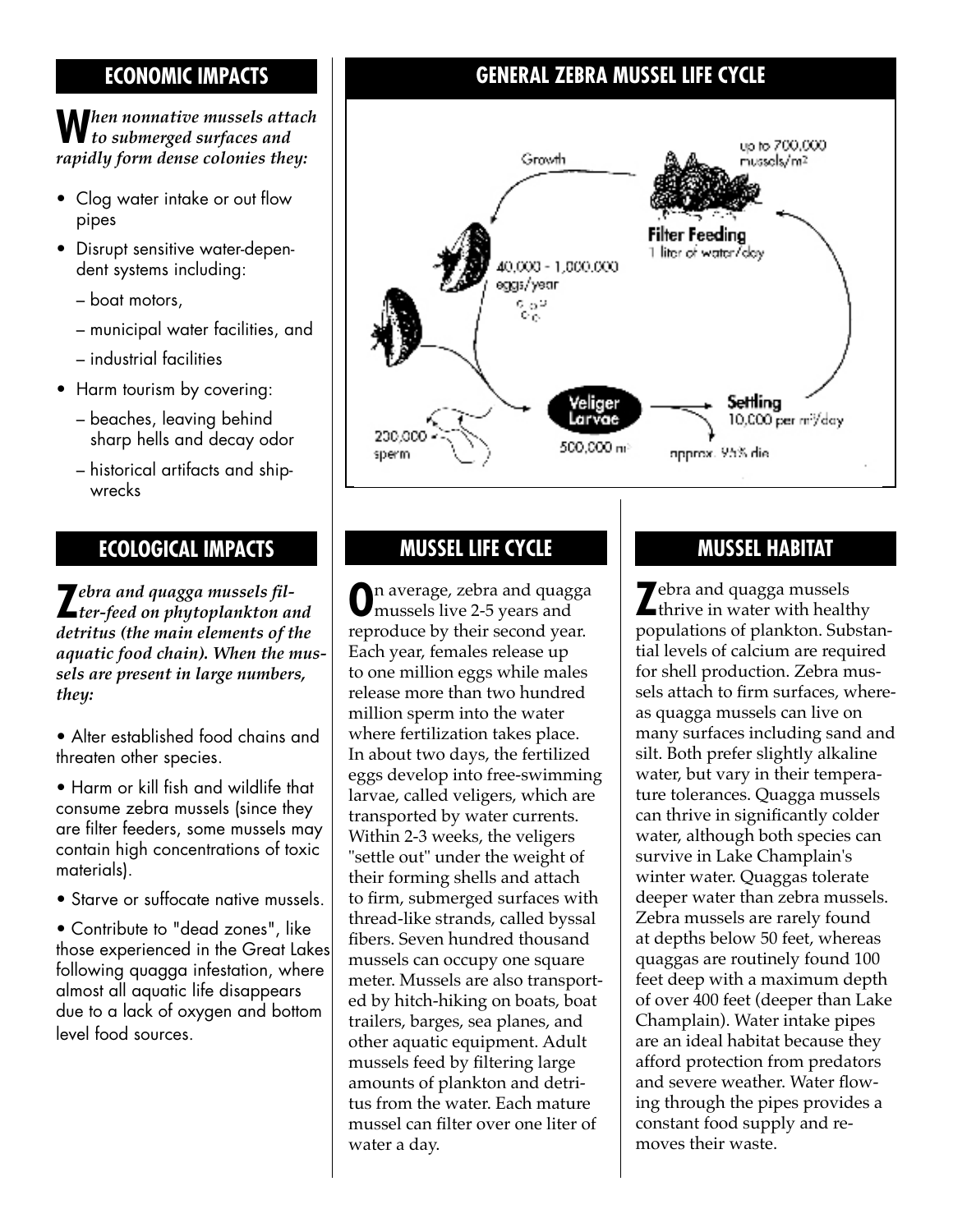### **THE DIFFERENCE BETWEEN ZEBRA AND QUAGGA MUSSELS**

**Z***ebra and quagga mussels appear very similar to the untrained eye, but there are differences that distinguish the two. Learn the difference between them and help prevent quagga mussels from infesting Lake Champlain.*

#### **WHAT YOU CAN DO**

- Learn to identify zebra and quagga mussels and monitor them.
- Report any quagga mussel sightings in Lake Champlain IMMEDI-ATELY to the Lake Champlain Basin Program at 1-800-468- LCBP, or the Vermont DEC at 802-241- 3777. Contact the same numbers if you see zebra and/or quagga mussels in other inland lakes. Please note the date and location of the sighting.
- Marina, camp and other lakeshore business owners can distribute and maintain nonnative mussel literature at public facilities.
- Lake associations can work with state agencies to post "Attention Boater and Angler" signs at all public water accesses.

#### **WATER USERS BEWARE**

**A**nglers, boaters, SCUBA divers, and other water users may accidentally transport nonnative mussels! Juvenile and adult mussels can attach to boat hulls, engines, anchors, and other equipment, as well as to plant material caught on boats and trailers. Veligers can be carried in boat bilge water, live wells, bait buckets, engine cooling systems, and SCUBA gear, including wetsuits. It is illegal to transport nonnative mussels and other nonnative species in many states including Vermont and New York. People who draw water directly from a zebra mussel infested waterbody will also need to protect their system from infestation.



### **TIPS FOR BOATERS AND ANGLERS**

- Inspect boats and trailers for mussels and weeds. Remove mussels or vegetation and discard in the trash.
- Drain all water, including the bilge, live well, and engine cooling system.
- Dry the boat and trailer in the sun for at least 5 days. If you use your boat sooner, rinse off the boat, trailer, anchor, anchor line, bumpers, engine, etc. with hot water or at a car wash.
- Leave live bait behind either give it to someone using the same waterbody, or discard it in the trash.